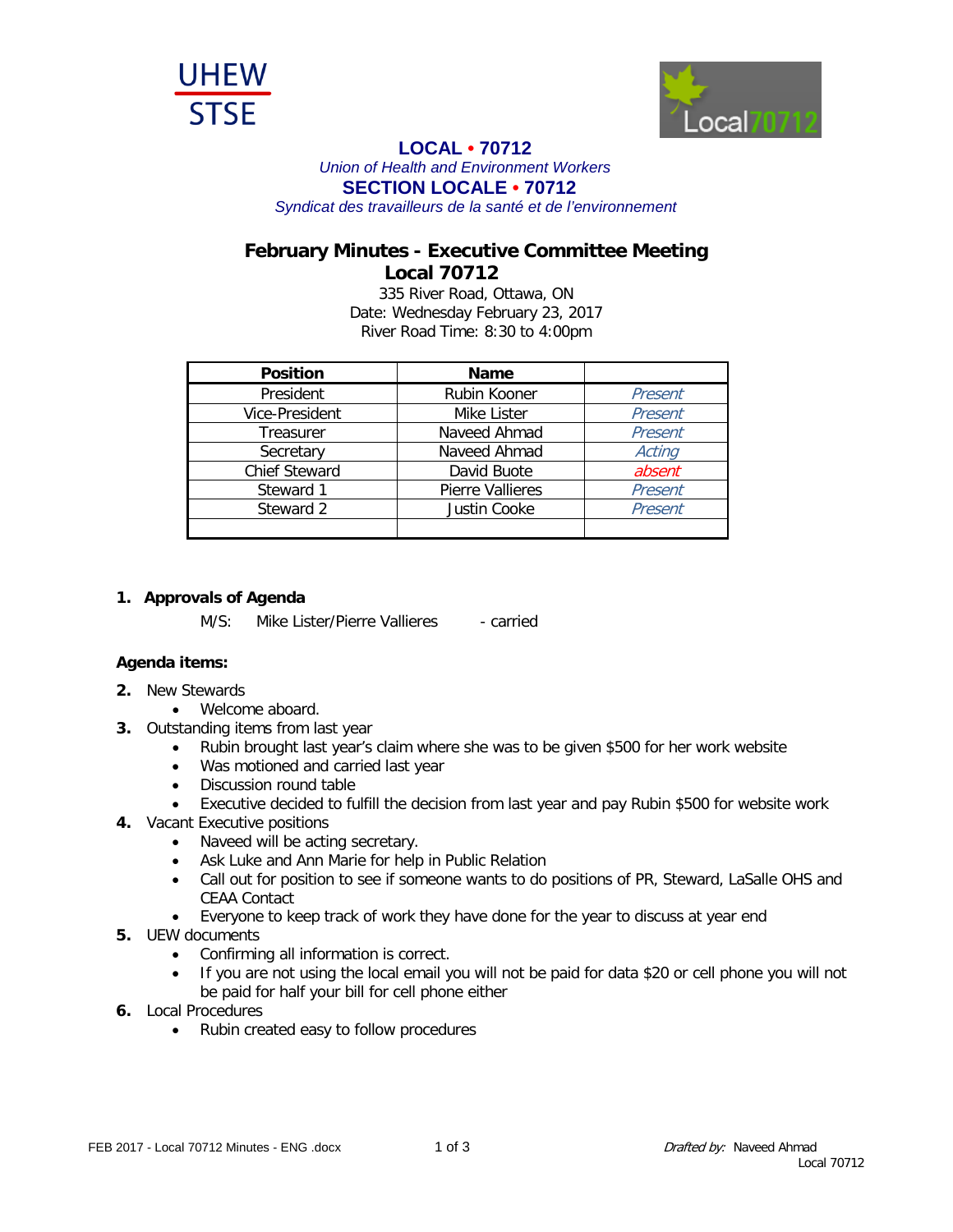- **7.** Ratification
	- Rubin provided the information about the voting
	- Rubin will send out email to members
- **8.** Accounting Software
	- Naveed to look into Microsoft accounting software
	- Need to get answer by next week.
- **9.** Donations
	- \$200 donation to John Coltess and buy sandwiches try for his family.
- **10.** Resolution Committee
	- All people going to Convention will have to be part of resolutions committee
	- Worked on resolutions, see #19
- **11.** Expenses overview
	- Rubin went over Expenses
	- Electronic Signatures
	- Claim forms
	- Expenses
- **12.** Action List
	- Rubin went over Action and list and divided duties
	- Justin and Pierre let Mike know when register for TUB course
	- NCR New Local officer conference Dave, Justin and Pierre. o It could cost up to \$450 to local.
	- \$230 for PSAC equity conference
	- Monthly newsletter Rubin And Luke will create; Executive will send inclusions and updates for newsletter
		- o Rubin and Luke will time spent on PR items at the end of the year to the executive.
	- Pierre needs email from local 70712
		- o Naveed to set up email for him
	- Rubin to order business cards for Justin, David and Pierre.
- **13.** Website
	- Naveed will send minutes and agenda updates to Website admin
	- Rubin will send all other updates to Website admin
- **14.** Facebook
	- Rubin will continue with Facebook
- **15.** Grievance Course
	- Rubin provided a quick overview of Grievance course to the new Stewards
- **16.** Member Concerns
	- Rubin created a Steward Log and presented how to organize cases with the following
		- o Member Concern form
			- o Binder with current cases
			- o Document control
		- o Local Member response time limit
	- Steward Log are to be sent to President at year end
- **17.** Promo Items
	- Mike suggested to get Golf shirt for UEW convention for all of the executives
- **18.** Supplies
- **19.** UEW Convention
	- Attending
	- Agenda items
	- Resolutions

Leave to care – Mike will look in CA for wording.

Additional Service officer – Resolution was changed to hire 2 service officers.

Email communications – non- concurrence

Rubin is to create a resolution to support members that are not in same city

Term Employee - needs to be change to reflect collective agreement. Mike will look into this. Rubin will make resolution about contracting out